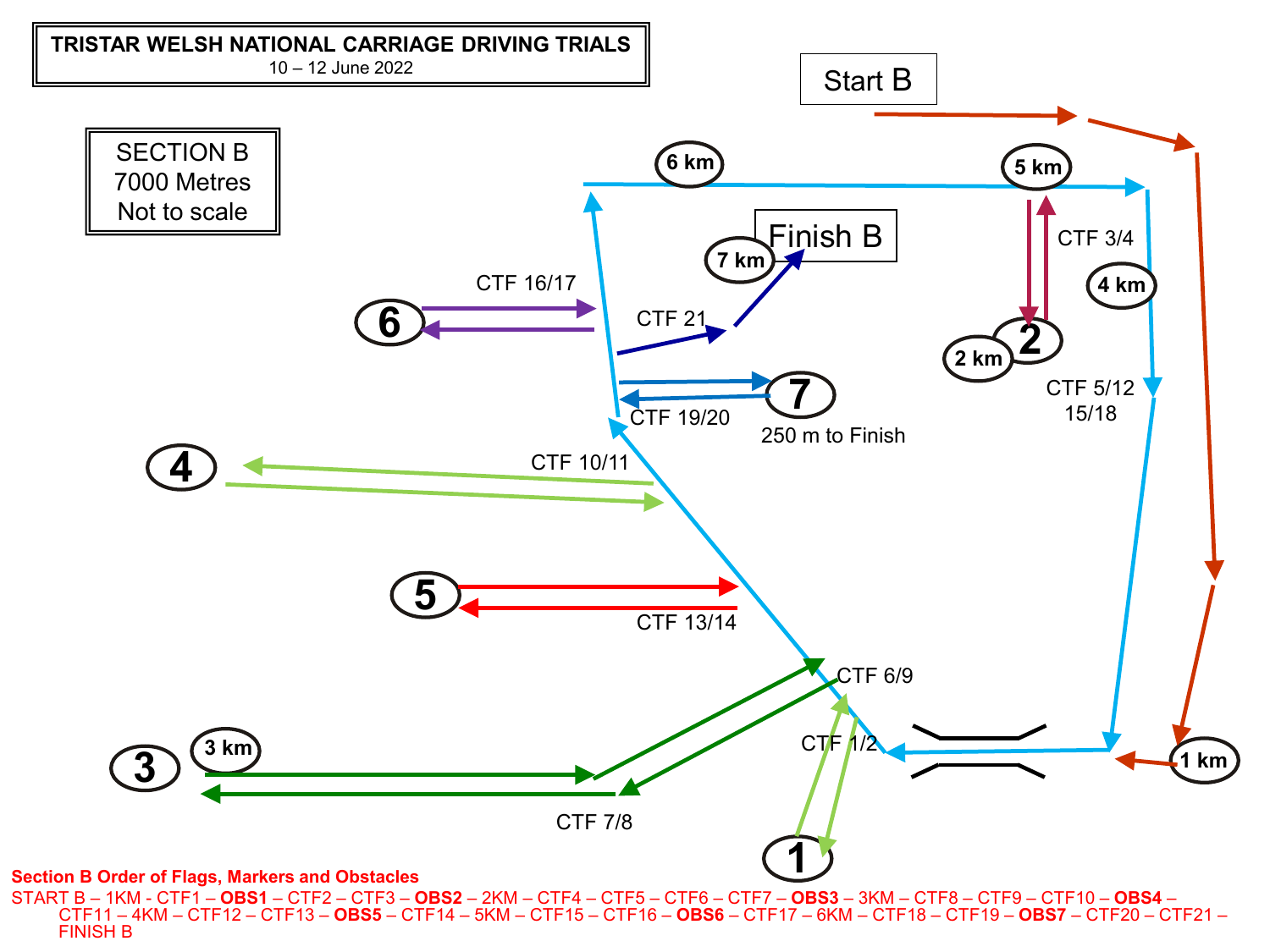

START B – 1KM - CTF1 – OBS1 – CTF2 – CTF5 – 2KM – CTF6 – CTF7 – OBS3 – CTF8 – CTF9 – CTF10 – OBS4 – 3KM – CTF11 – CTF12 – 4KM –<br>CTF13 – OBS5 – CTF14 – CTF15 – 5KM – CTF16 – OBS6 – CTF17 – CTF18 – 6KM – CTF19 – OBS7 – CTF20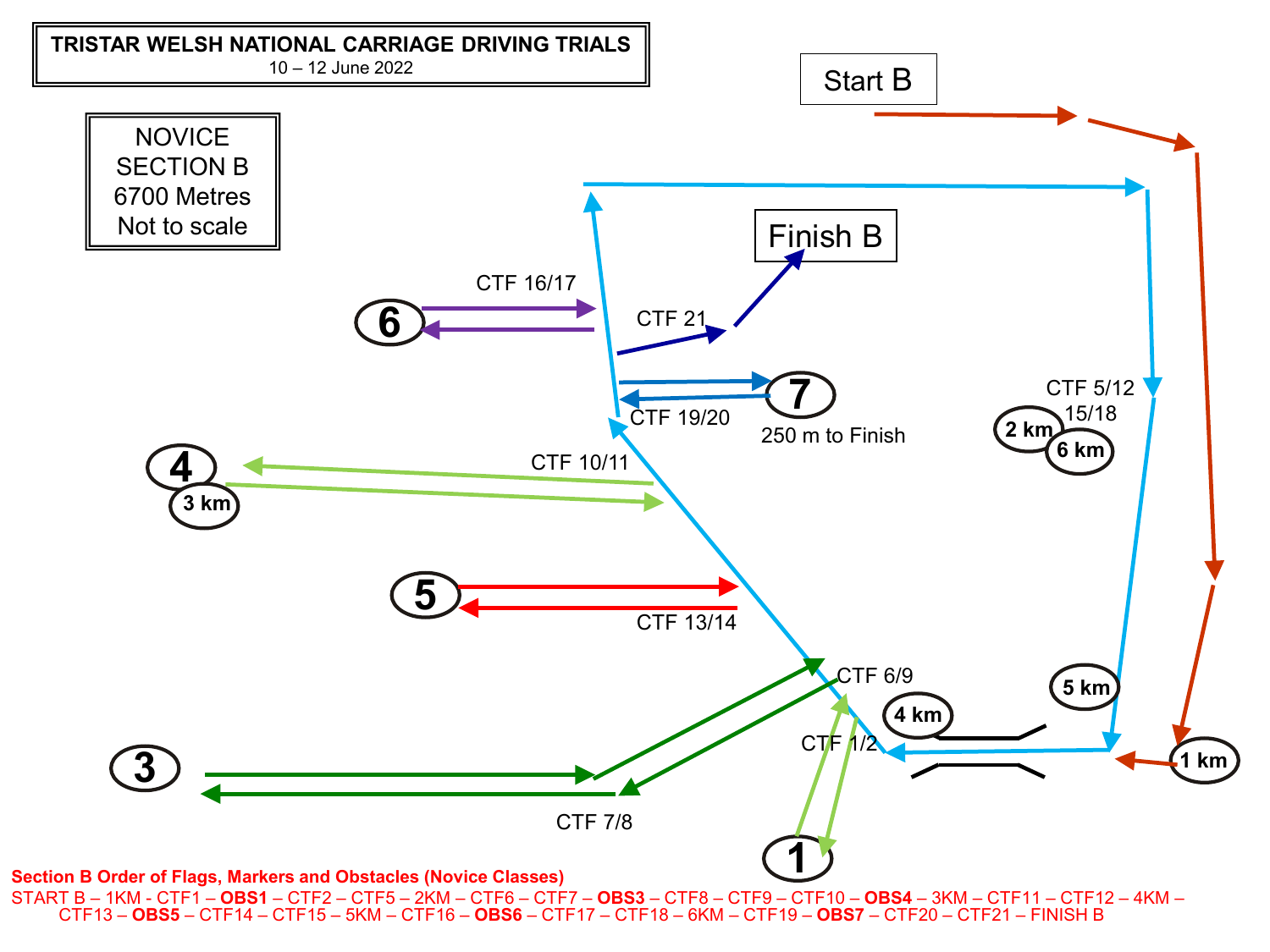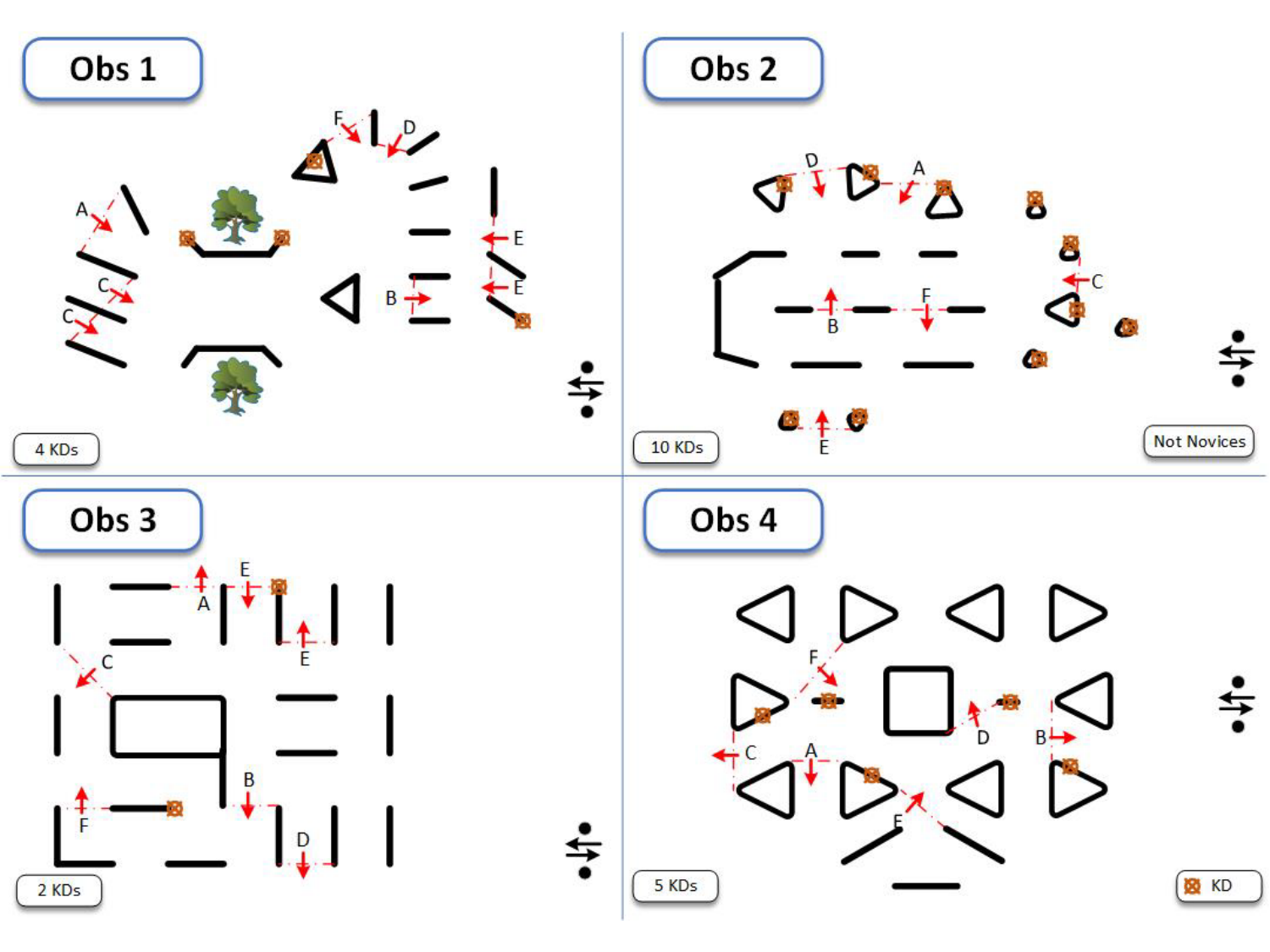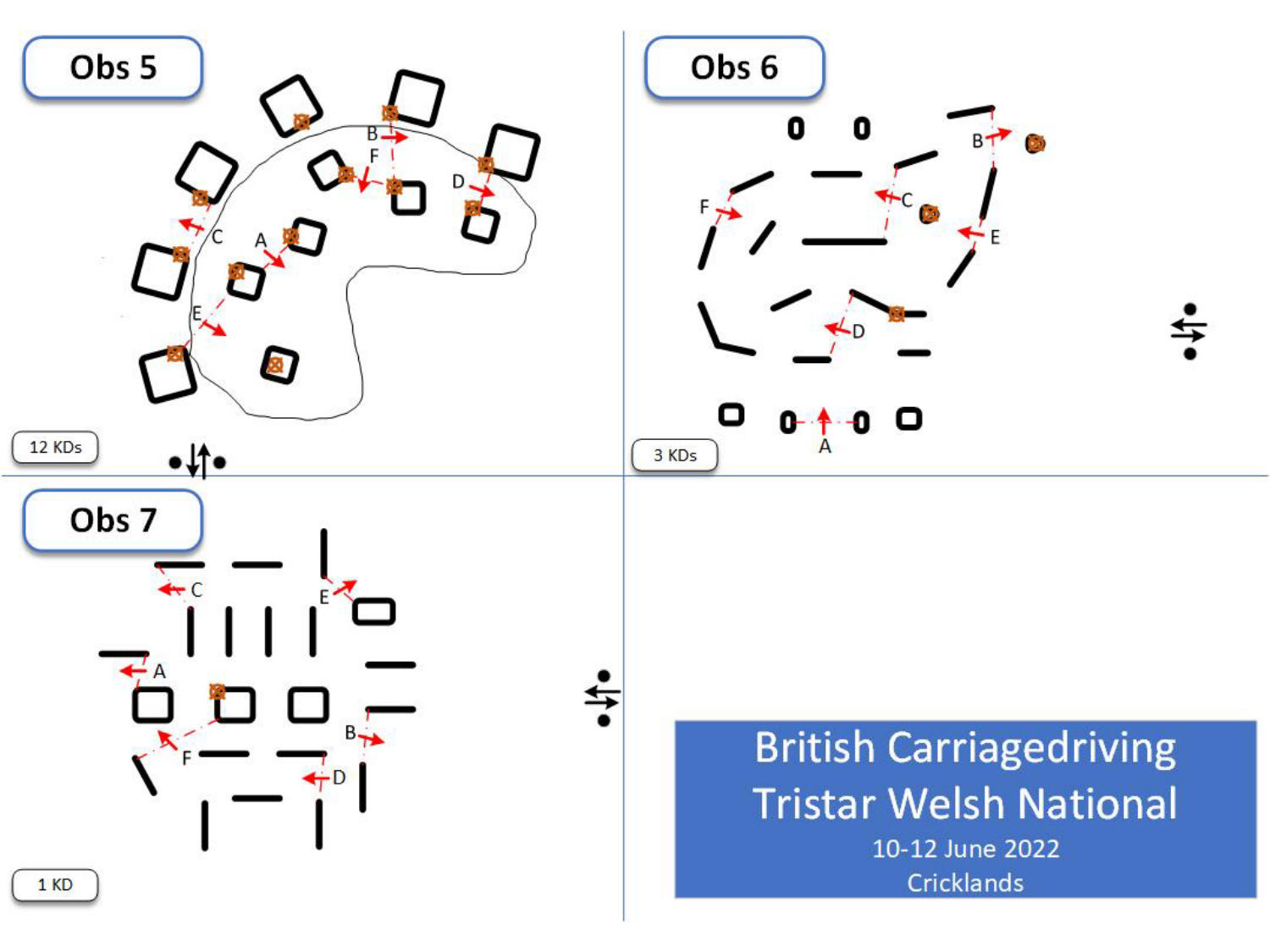

4 KDs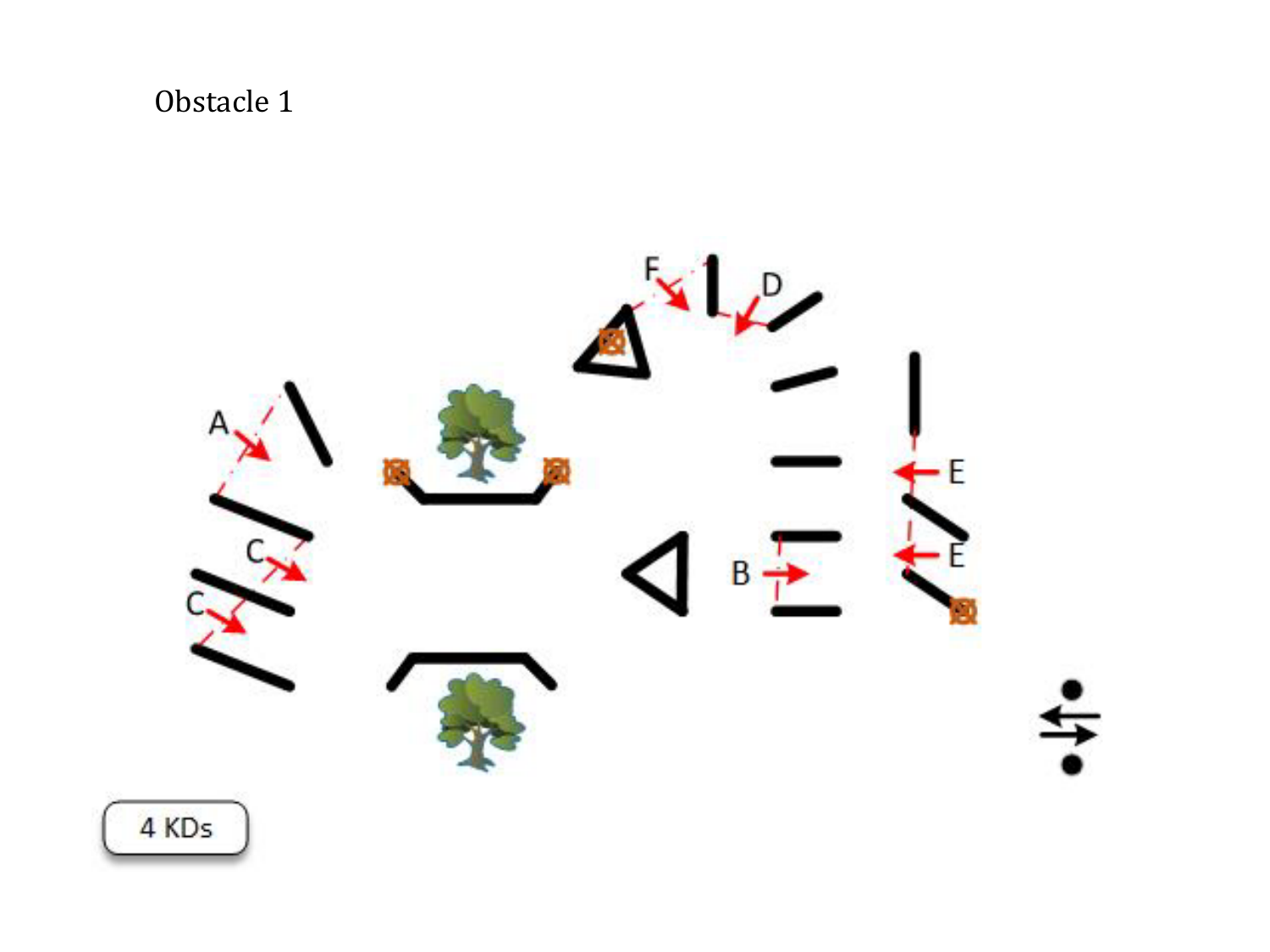

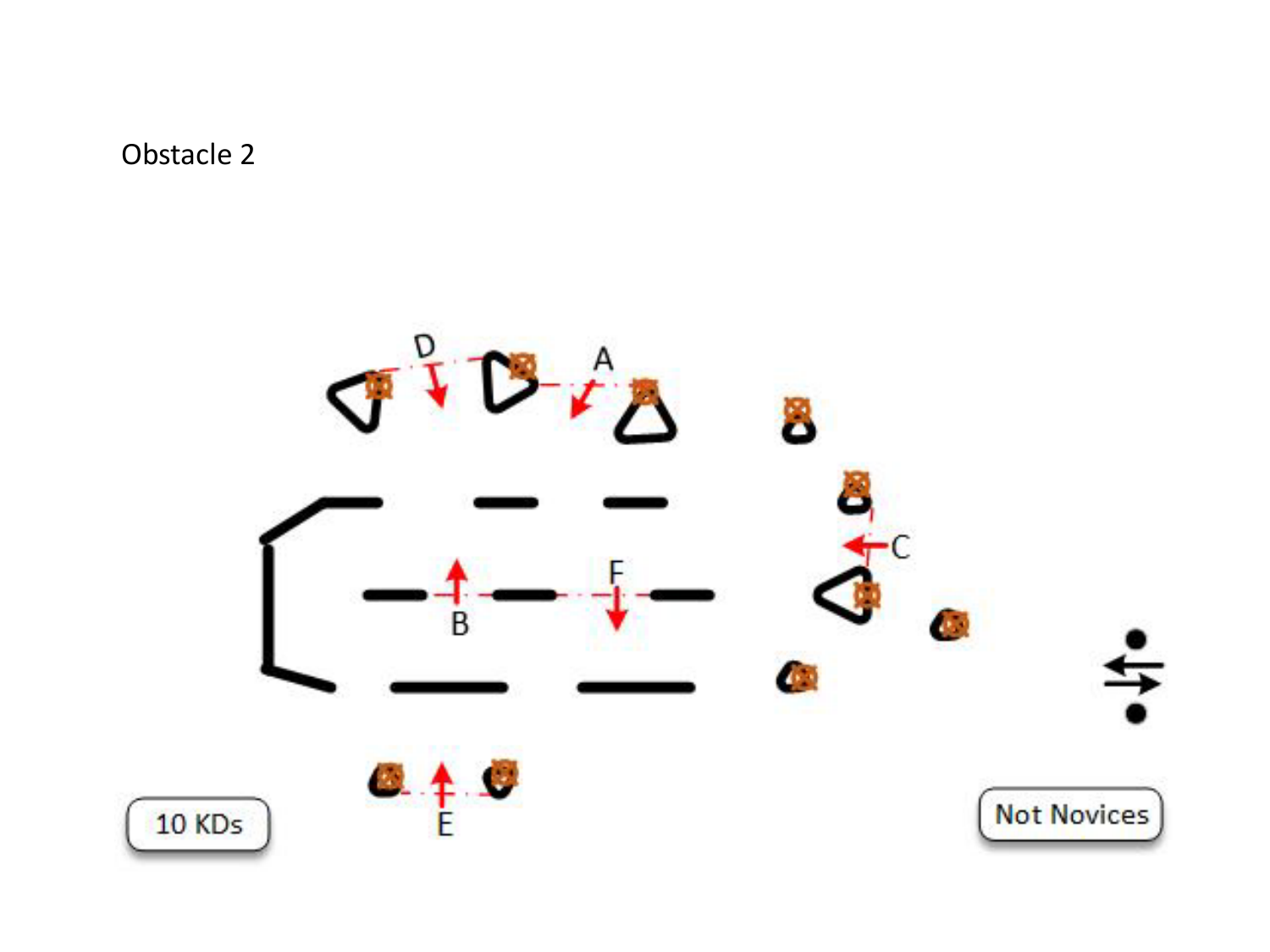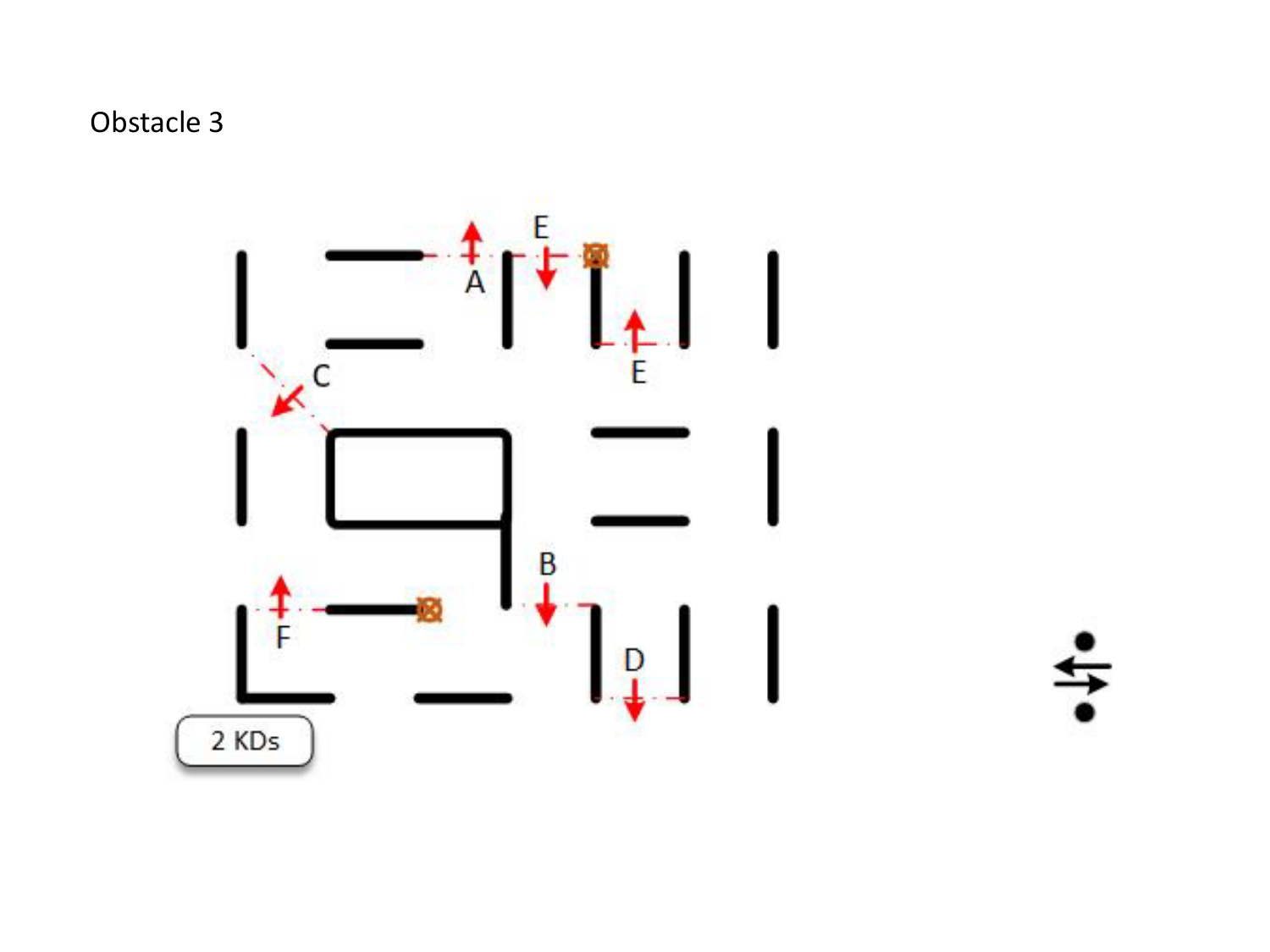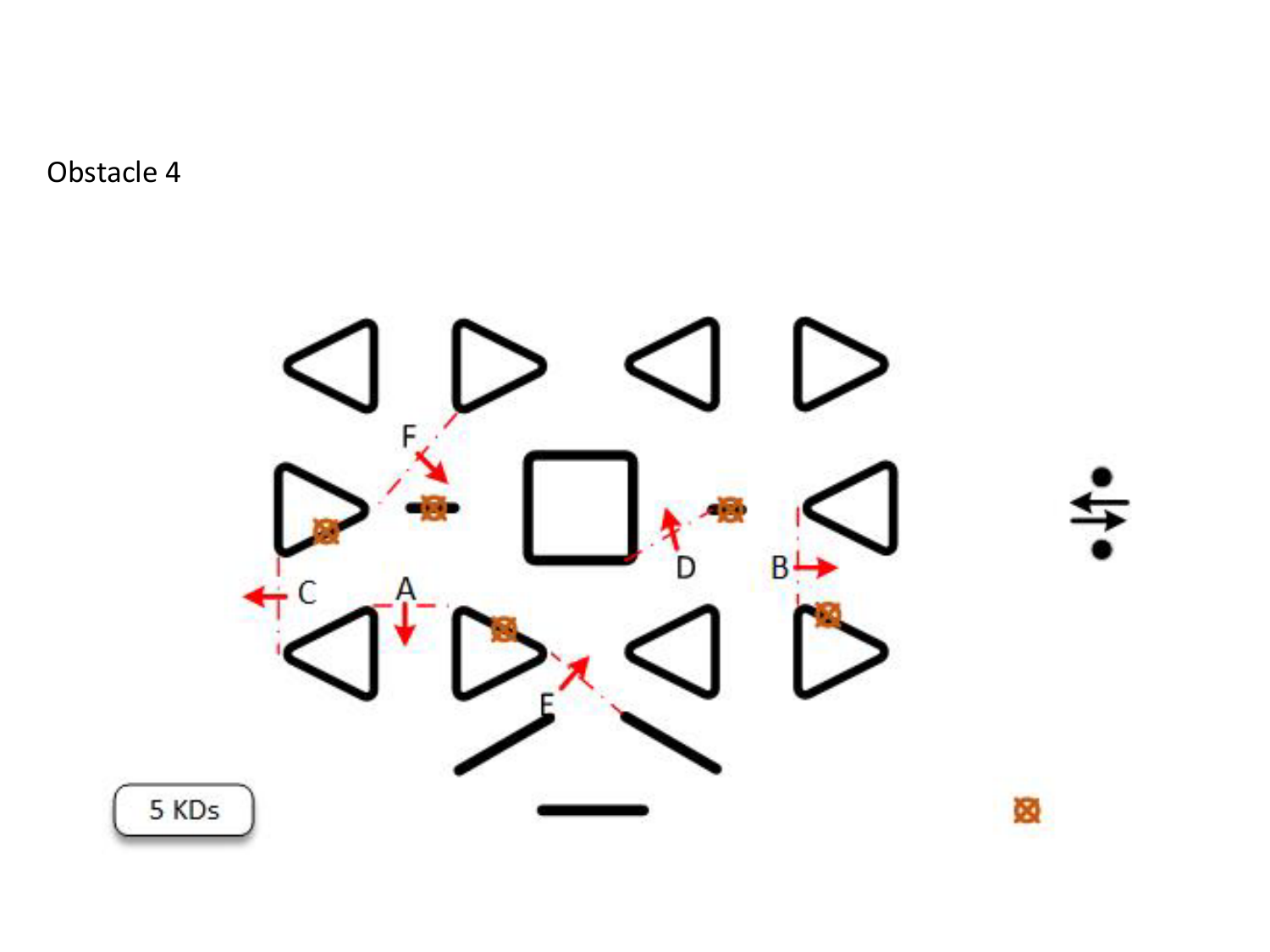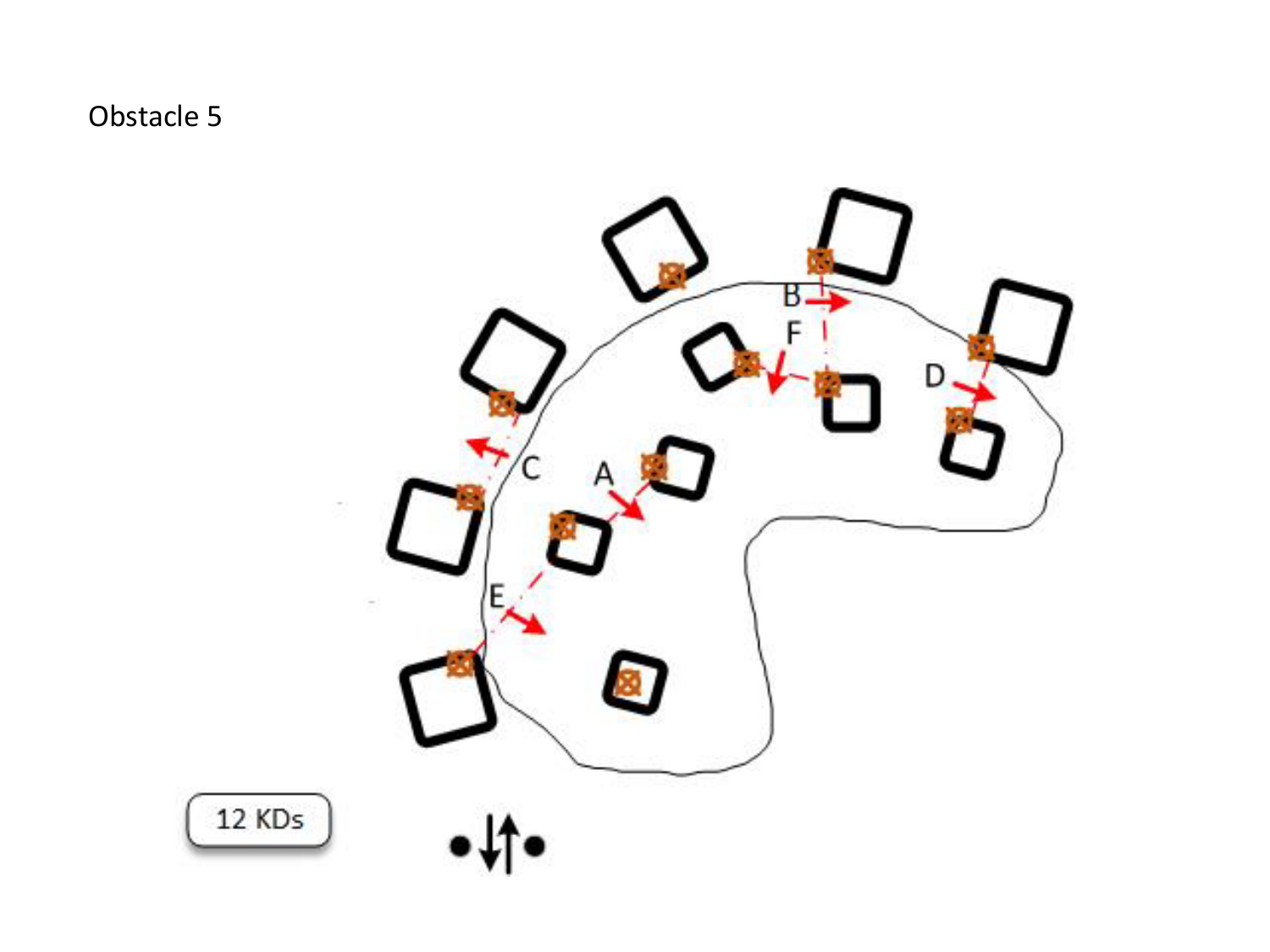